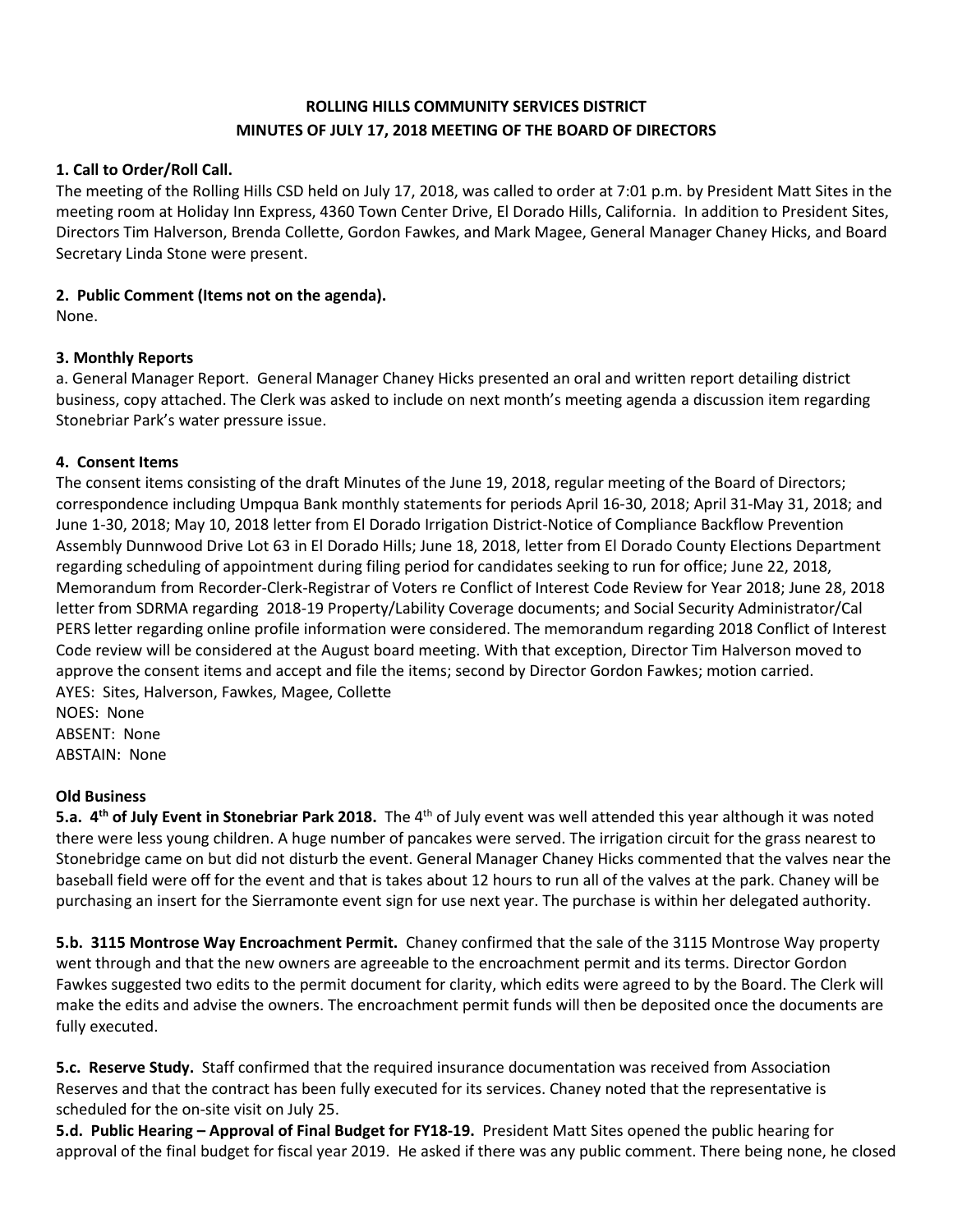the hearing. The Clerk commented that in prior budget years the District had included a revenue line for "Miscellaneous Income" for receipts of funds for permit and encroachment fees and miscellaneous items. The Board members all agreed that a "Miscellaneous Income" line be added to the budget in the amount of \$500.00 with a corresponding change to the "Transfer from Fund Balance" line to reduce it by \$500.00, the result being no change to the budget's "Total Revenue". Director Tim Halverson moved for adoption of Resolution 18-07 approving the final budget for RHCSD for fiscal year 2018-2019 with the change indicated, approving the budget in the total amount of \$447,625, including \$196,125 for operations and maintenance and \$251,500 for special projects; second by Director Mark Magee; motion carried.

AYES: Sites, Halverson, Fawkes, Magee, Collette NOES: None ABSENT: None ABSTAIN: None

**5.e. Berkshire Park Development Project.** Staff reviewed the current development plan under consideration for Berkshire Park and referenced the map dated 5-10-18. The plan includes a covered BBQ area, new bus stop shelter, play structure and swings, paved sports court, new CSD storage shed, accessible parking space, and accessible path of travel. This matter has been discussed at various CSD board meetings with input provided by district residents and specifically from residents who live in close proximity to Berkshire Park. In addition, the various iterations of the development plan are posted to the District website. Director Mark Magee moved for approval of the development plan presented with the meeting materials; second by Director Brenda Collette; motion carried.

AYES: Sites, Halverson, Fawkes, Magee, Collette NOES: None ABSENT: None ABSTAIN: None

Staff will move forward with the process to request County approval of a variance for construction of the storage shed in the location depicted on the approved plan.

## **New Business**

**6.a. Illuminated Stop Sign at Stonebriar.** General Manager Chaney Hicks presented information about an idea to install an illuminated stop sign at Stonebriar Drive near the entrance as a means of greater visibility to reduce the number of cars that run the stop sign. Other options were generally discussed. The Board took no action on this item at the meeting but asked that it be put on the next regular agenda for more discussion.

**6.b. Trees Planted on CSD Property Adjacent to Dunnwood Drive Utility Access Road.** The Board was briefed about trees planted on CSD property adjacent to the Dunnwood Drive utility access road and the Fire Marshall's request that the trees be removed to allow for access. Upon notice from the District requesting that the trees be removed and/or relocated, the property owner sawed off the trees. It was the unanimous consensus of the Board members present that the owner be requested to complete removal of the trees and that the property be restored to its original condition.

**6.c. Illegal Dumping of Landscape Debris on CSD Property Adjacent to Stonebriar Drive Private Road.** Chaney also briefed the Board about illegal dumping which occurred on CSD property adjacent to the Stonebriar private road. Upon receipt of the District's notification requesting that the dumping be abated, the property owner took steps to correct the problem with an estimated 80% favorable result.

**6.d. DMV Requirements for Processing Citations.** Chaney briefed the Board about the current situation with the vendor processing the District's citations and the disconnect between the vendor and the Department of Motor Vehicles to maintain a current Requestor Code. Chaney is working to resolve this problem and was directed to move beyond her contact at DMV and speak with supervisors or management who may be able to provide more assistance.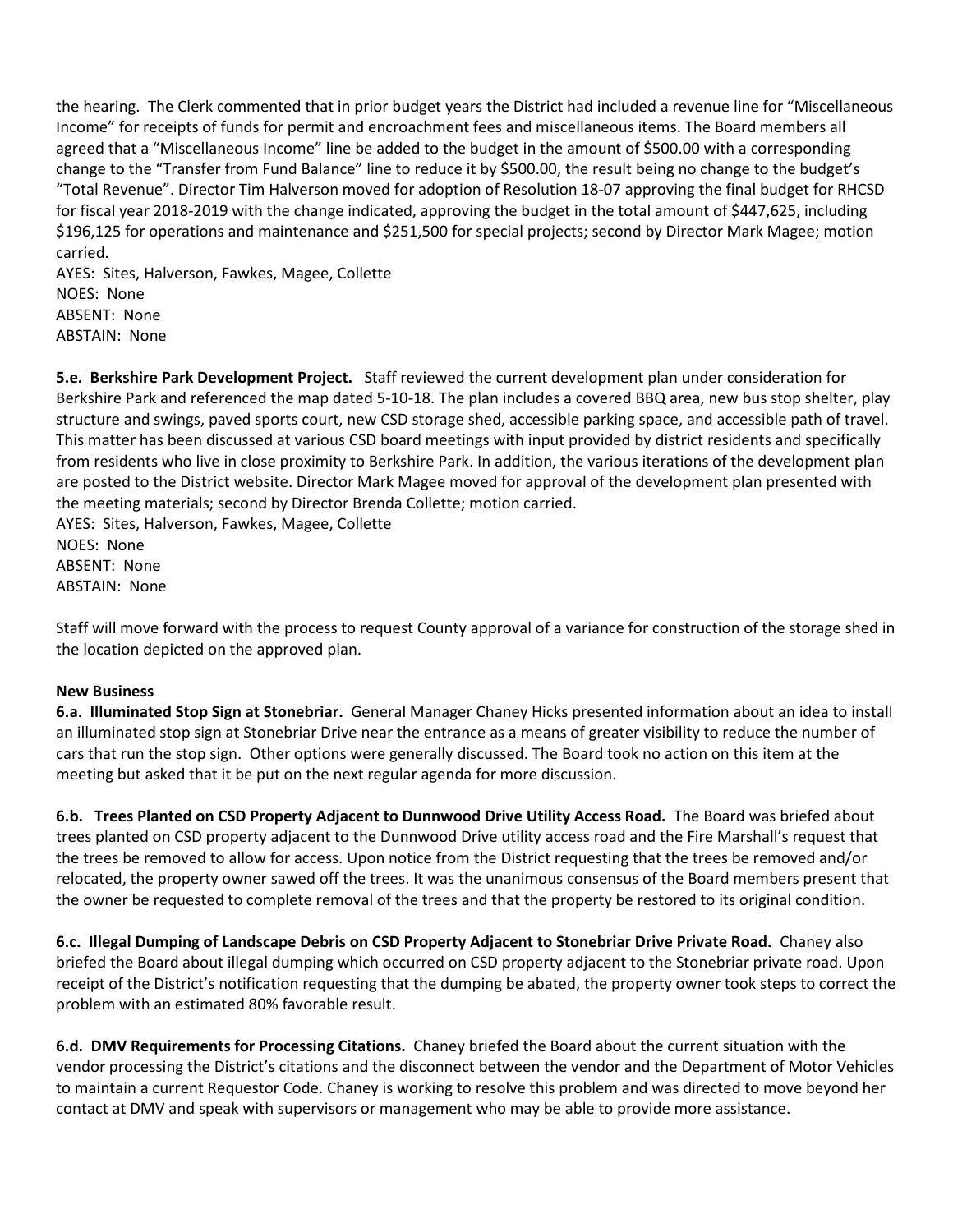**7. Adjournment.** Upon motion by Director Tim Halverson and seconded by Director Brenda Colette, the meeting was adjourned at 9:10 p.m.

Submitted by:

/s/

Linda Stone, Board Secretary **Approved by Board: August 21, 2018**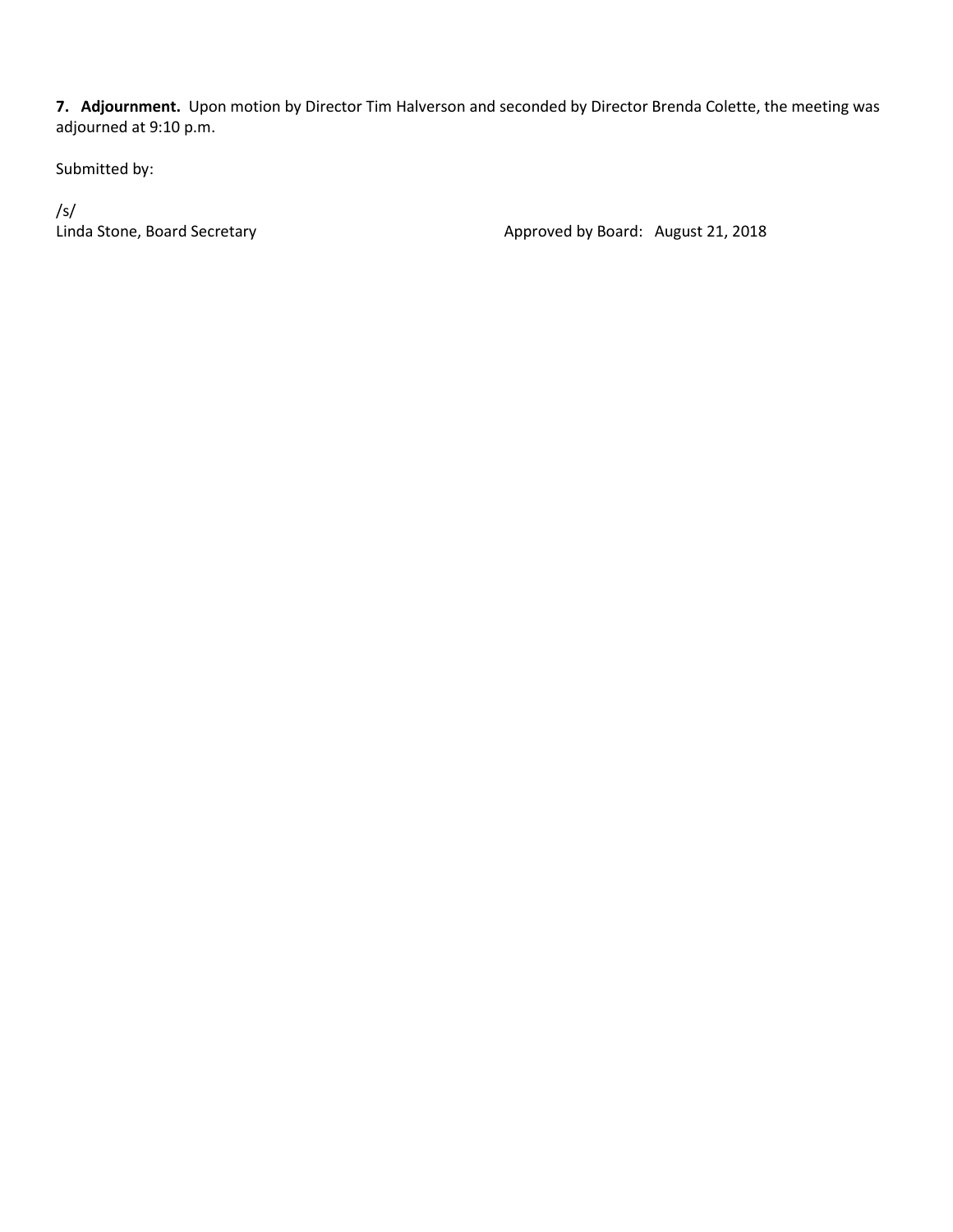| <b>July 17, 2018</b> | <b>General Manager Report:</b>                                                                                            |
|----------------------|---------------------------------------------------------------------------------------------------------------------------|
| Landscaping:         | Discussed issue/s with landscapers:                                                                                       |
|                      | Outstanding bids re: vditch and DI at Winterfield (Principal Out                                                          |
|                      | for Medical Reasons, Staff Will forward estimates)                                                                        |
|                      | Checked several trees in distress (Prima/Stonebriar Park).<br>$\bullet$                                                   |
|                      | Poplars at Prima are infected with bores and will need to be                                                              |
|                      | removed, awaiting price for removal. Tree at Stonebriar Park is                                                           |
|                      | leaning and roots are impacting utility boxes, awaiting price for<br>removal.                                             |
|                      | Summerfield/Dunnwood Dr open space trees need to be                                                                       |
|                      | trimmed back to meet sidewalk clearances (Thursday)                                                                       |
|                      | Dead turf at park due to pre-emergent application killing off all<br>●                                                    |
|                      | the weeds which is why the field looked green previously. Also,                                                           |
|                      | continuing issues with water pressure.                                                                                    |
|                      | Plastic Cover in park needs replacement<br>۰                                                                              |
|                      | Backflow preventer on Dunnwood Dr/Summerfield needs new<br>۰                                                              |
|                      | blanket (on hold til colder (\$\$250)                                                                                     |
| Veerkamp Work:       | While out doing fire scraping, bulldozer<br>moved some existing nearby boulders<br>to areas of concern regarding off road |



- 
- Delivered to Board Members house. **Bulletin Board:**
- **SM Streetlight: Update from Board Member.**

Encroachment: 6+ Letters sent to resident regarding unresponsive encroachment repairs (landscape trimming), work outstanding.

Stonebriar Dr. Moving Pod on street, residents had it removed.